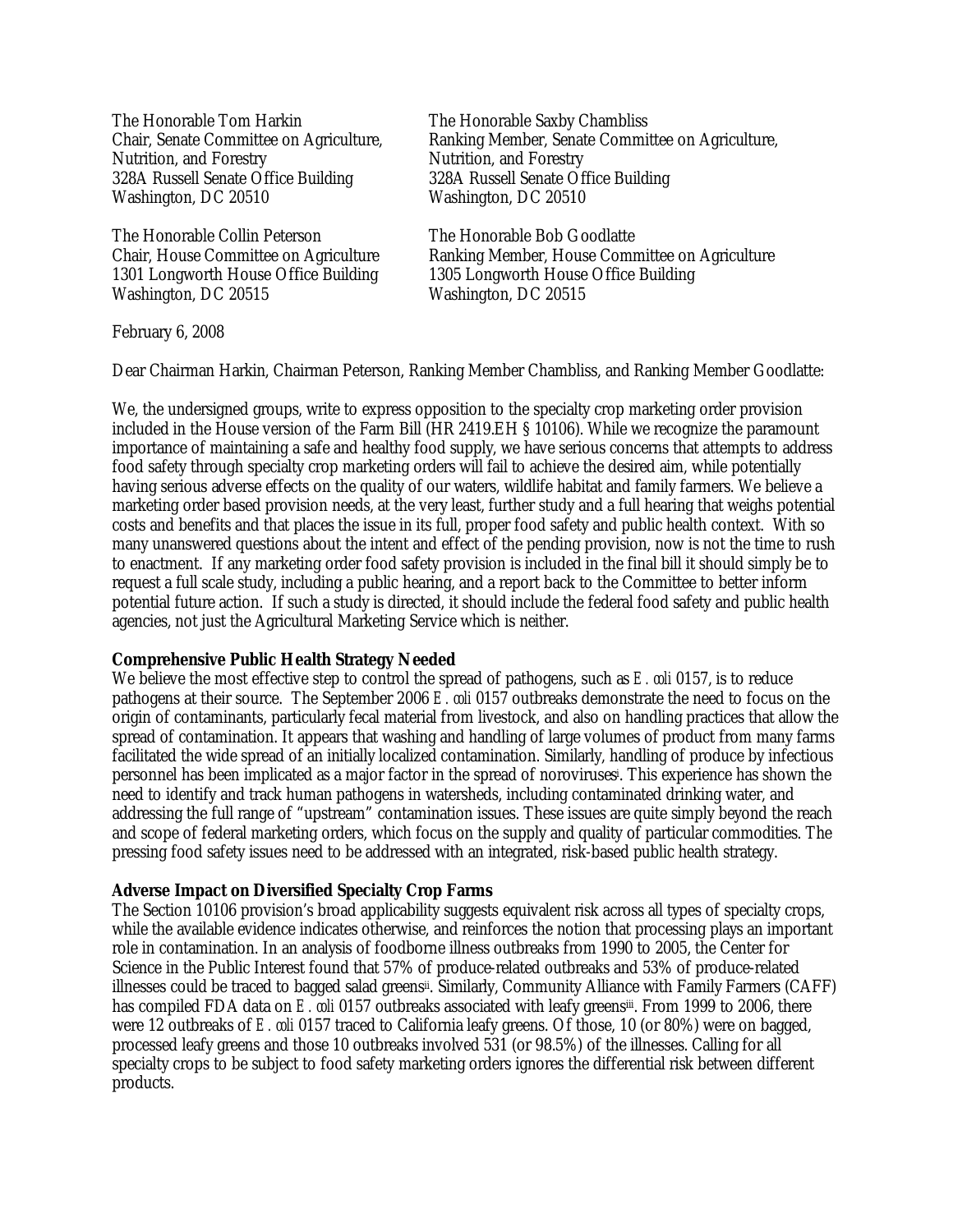The burden would be particularly severe for smaller family farmers growing a diversity of specialty crops because each crop will likely have separate marketing orders. The vast majority of farmers do not grow highrisk specialty crops and food safety rules should apply only to proven high-risk specialty crops, such as "fresh-cut" bagged, processed leafy greens. We need alternative food safety rules that are environmentally sound and appropriate for diversified family farms.

The experience of the California Leafy Green Marketing Agreement (LGMA), which implements the Good Agricultural Practices (GAP) metrics in California, has demonstrated the problem this "one size fits all" food safety approach poses for family farmers. In California, the LGMA is controlled by the largest growershippers and processors. Small distributors and farmers have virtually no representation. GAP metrics created for the large farms of the fresh-cut bagged, processing leafy greens industry are deemed appropriate for all producers of leafy greens, even though they are not feasible for small farmers or most organic growers.

## **Threat to Water Quality and Wildlife Habitat**

The California LGMA experience further concerns us for having contributed to an alarming loss of conservation practices. Unfortunately, the processors have exacerbated this situation by adding new requirements on top of the LGMA provisions, which have accelerated the loss of habitat and practices aimed at protecting water quality and wildlife. Growers of leafy greens are facing pressures to abandon environmental practices in the name of food safety. Grower surveys in Monterey County, California found that auditors or purchasers had rejected crops for reasons like "potential frog habitat." Growers of leafy greens reported a high rate of removal of previously installed environmental practices as a result of suggestions from auditors or buyers: 40.7% actively removed wildlife, 32.1% removed non-crop vegetation, and 7.4% removed ponds or water bodies. Furthermore, 88.9% of survey respondents indicated that they had adopted the use of at least one practice to deter or eliminate wildlife, including bare ground buffers, fencing, trapping or poisoned baitiv.

Removal of environmental practices, such as hedgerows, riparian buffers and grassed waterways poses numerous concerns. Riparian buffers and grassed waterways improve water quality by reducing soil erosion and by filtering pathogens, pesticides and nutrients before they can enter waterways. Elimination of these practices on a wide scale will impede localities' ability to meet their goals under both the federal Clean Water Act and California clean water law. Hedgerows, buffers and other types of non-crop vegetation help maintain populations of pollinators and beneficial insects. The vast majority of species that benefit from these practices – birds, reptiles, amphibians, and small mammals – have never been implicated in the transmission of pathogenic organisms and, though they are being researched, they have never been proven to pose a food safety risk.

We urge Congress to take a comprehensive look at produce-related food safety by addressing the issues of fecal contamination and handling practices that allow for the spread of pathogens. Attempting to use producer-directed marketing orders – which by their nature are not science-based or risk-based but aimed at promoting the quality of a product – while ignoring these other problems will be detrimental to family farmers and the environment and ultimately ineffective in ensuring a safe food supply.

Sincerely,

A&A Organic Marketing, Inc. ALBA (Agriculture & Land-Based Training Association) Audubon Bon Appetit Management Co. California Farmers Union California Food & Justice Coalition Center for Food Safety

Chefs Collaborative Coevolution Institute Community Alliance with Family Farmers Defenders of Wildlife Food & Water Watch Izaak Walton League of America Maine Organic Farmers and Gardeners **Association**